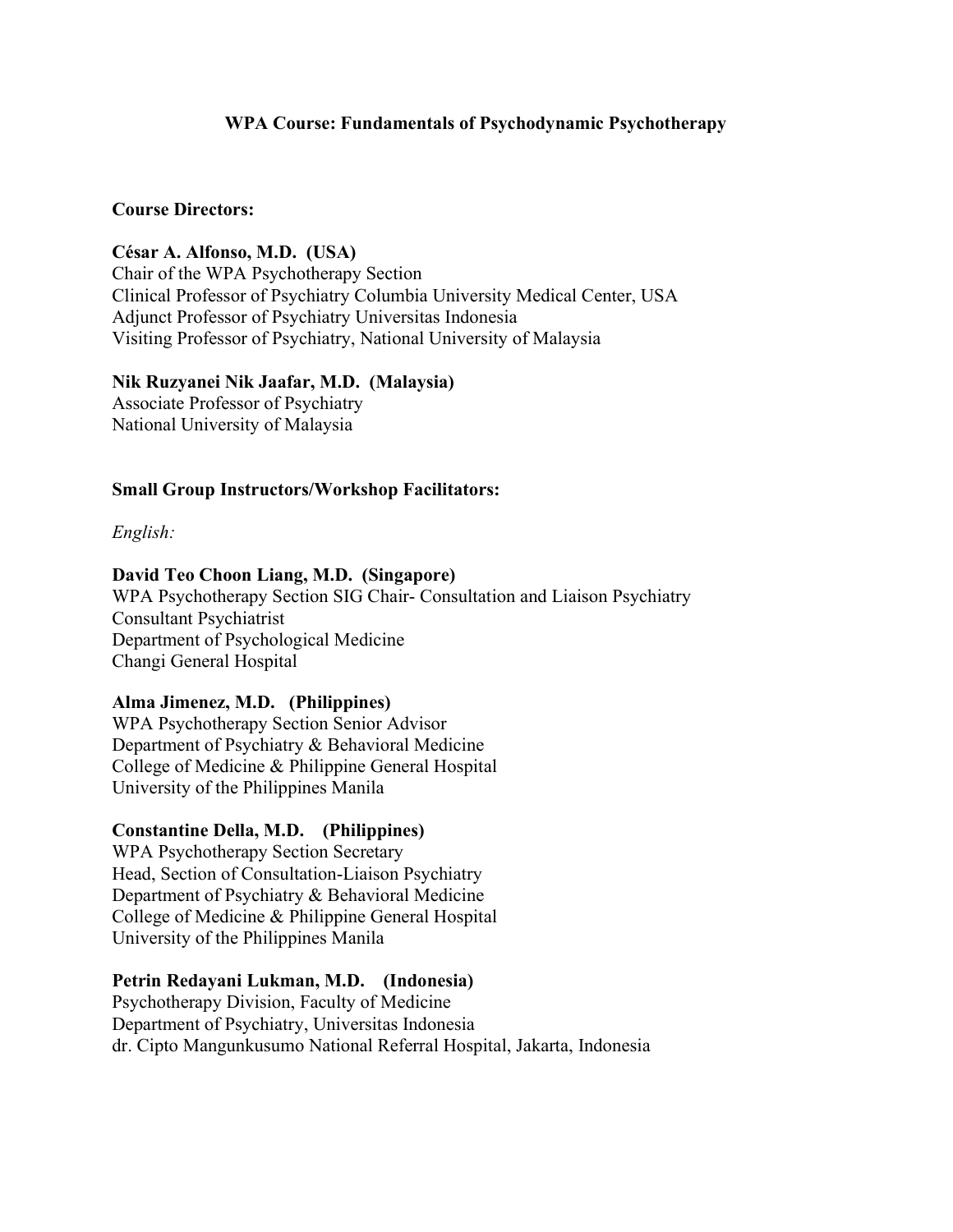# Sylvia Detri Elvira, M.D. (Indonesia)

Psychotherapy Division, Faculty of Medicine Department of Psychiatry, Universitas Indonesia dr. Cipto Mangunkusumo National Referral Hospital, Jakarta, Indonesia

# Timothy Sullivan, M.D. (USA)

Associate Professor and Chair of Psychiatry Northwell Health at Staten Island University Hospital, New York, USA

# Andre Teck Sng Tay, M.B.B.S. (Singapore), M.Med. (Psychiatry), M.R.C.Psych. (UK) (Singapore)

Senior Consultant Psychiatrist at the Department of Psychological Medicine, Changi General Hospital; Adjunct Assistant Professor, Duke-NUS Medical School and Clinical Senior Lecturer at the Yong Loo Lin School of Medicine, National University of Singapore.

## Samuel Eng Teck Cheng, M.B.B.S. (Singapore), M.Med. (Psychiatry), M.Sc. (Epidemiology) (Singapore)

Senior Consultant Psychiatrist, Department of Psychological Medicine, Changi General Hospital; Clinical Assistant Professor at Duke-NUS Medical School and Clinical Senior Lecturer at Yong Loo Lin School of Medicine, National University of Singapore.

Thai:

# Rasmon Kalayasiri, M.D. (Thailand)

Program Director Grad. Dip. in Mental Health: Substance Dependence and Psychiatric Disorders Associate Professor of Psychiatry Faculty of Medicine, Chulalongkorn University

#### Warut Aunjitsakul, M.D., Ph.D. (Thailand)

Assistant Professor of Psychiatry Department of Psychiatry, Faculty of Medicine, Prince of Songkla University, Thailand

# Kanthee Anatapong, M.D. (UK/Thailand)

PhD candidate and Research Assistant Marie Curie Palliative Care Research Department, UCL Psychiatry, London Assistant Professor of Psychiatry Department of Psychiatry, Faculty of Medicine, Prince of Songkla University, Thailand,

# Poom Chompoosri, M.D. (Thailand)

Dip. Thai Board of Psychiatry Lecturer, School of Medicine, Mae Fah Luang University, Chiang Rai, Thailand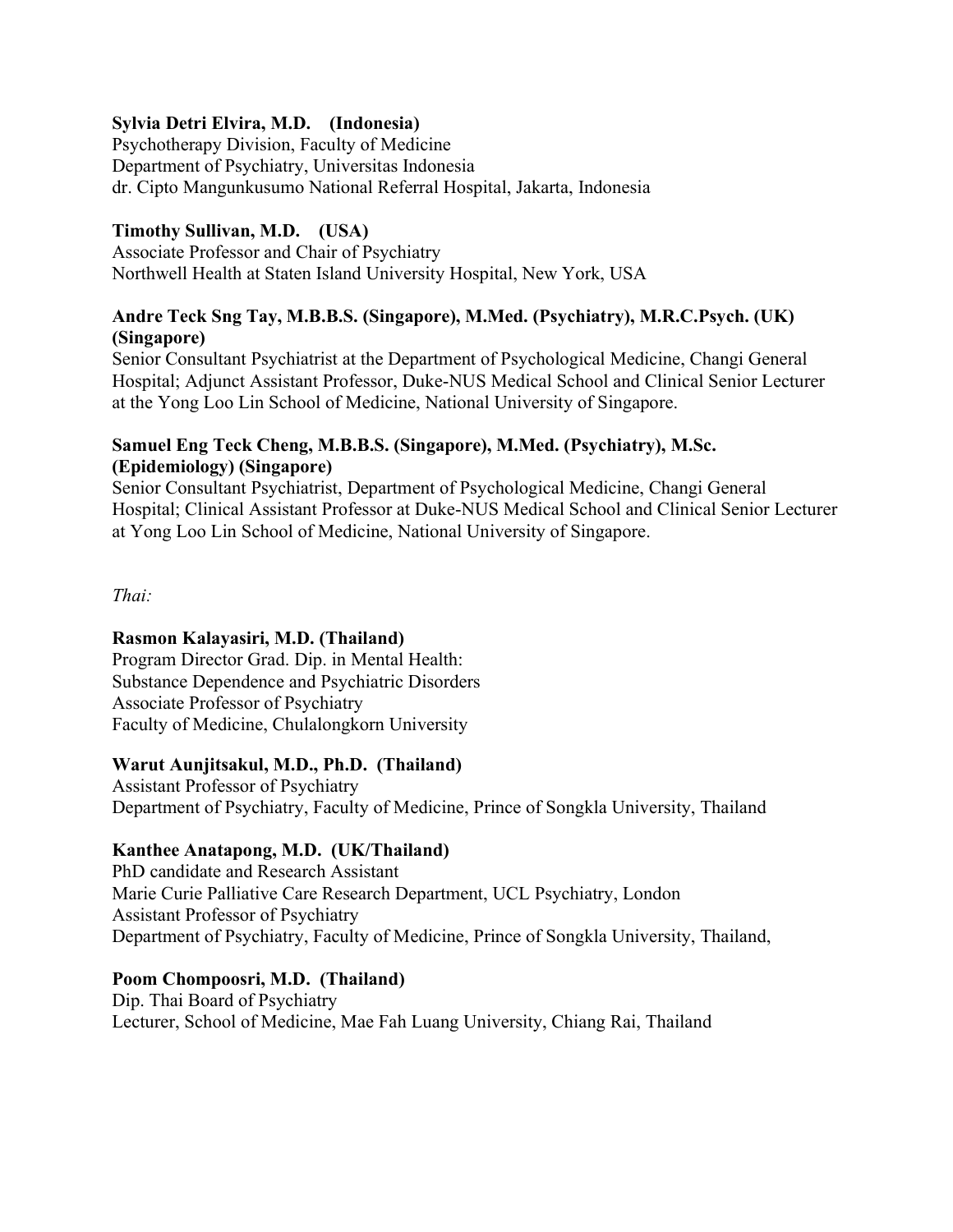#### Rangsun Sittichai, M.D. (USA/Thailand)

Child and Adolescent Psychiatrist and Assistant Professor University of Massachusetts Medical School, Worcester, USA

# Course Description:

This course is designed to review the common factors of psychotherapy that are curative and clinically relevant. The target audience is early to mid-career general psychiatrists as well as psychiatry residents. Its objective is to increase knowledge and competence in the delivery of psychodynamic psychotherapy. Course faculty members are cognizant that psychotherapy training is limited in many low-and-middle-income countries. Therefore, extensive materials review articles, psychometric scales, power point presentations and illustrative video-links will be made available for pre-course review. Faculty members will present principles and practical applications of psychodynamic psychotherapy in general psychiatric practice settings such as inpatient, outpatient, Emergency Room (ER), general hospital Consultation-Liaison (CL), and addiction psychiatry settings. Particular attention will be given to cultural adaptations and optimizing services in high volume clinical settings. Attendees will have opportunities to gain practical, hands-on experience in applying the skills learned through interactive sessions and peer feedback.

# Learning Objectives:

At the completion of this course, registrants will be able to:

1. Describe the common factors of psychotherapies, including goal consensus and collaboration, positive regard and affirmation, mastery, congruence, genuineness, empathy, and expression of affect.

2. Identify and define transtheoretical psychodynamic factors, such as the therapeutic alliance, neutrality and active listening, mentalization, regulation of affect, attachment patterns, defense mechanisms, and the impact of childhood adverse events on adult development.

3. Apply supportive and psychodynamic psychotherapy in general psychiatric practice in ER, inpatient, outpatient, CLP and addiction treatment settings.

# Pre-Course Readings\*:

- 1. Alfonso CA, Tasman A, Jimenez A, Della C. (2021) Advancing Psychotherapy in Psychiatry. World Psychiatry, 20(3)
- 2. Alfonso, C.A. (2021). An Overview of the Psychodynamics of Addiction. Psychodynamic Psychiatry, 49(3)
- 3. Alfonso, C.A., Downey J. (2021). Future Directions in Psychodynamic Psychiatry, Psychodynamic Psychiatry, 49(1), 2-8.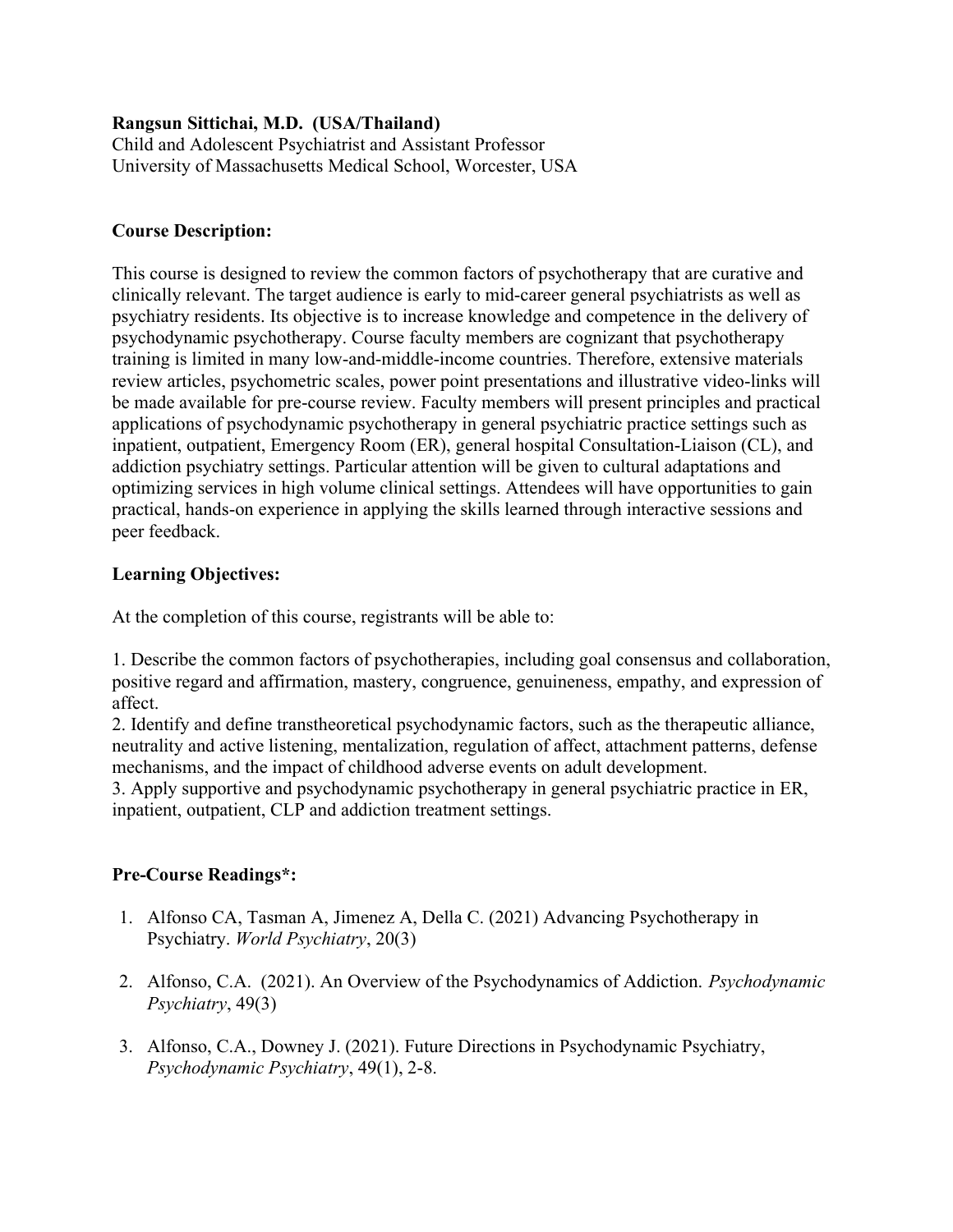- 4. Alfonso CA, Michael MC, Detri Elvira S, Zakaria H, Kalayasiri R, Moinalghorabai M, Redayani Lukman P, S'anati M, Duchonova K, Sullivan TB (2018). Innovative educational initiatives to train psychodynamic psychiatrists in underserved areas of the world. Psychiatric Clinics of North America 41(2): 305-318
- 5. Alfonso CA (2011) Understanding the psychodynamics of non-adherence, Psychiatric Times, May 2011, Volume 28: 22-23
- 6. Feinstein R, Heiman N, Yager J. (2015) Common factors affecting psychotherapy outcomes: some implications for teaching psychotherapy. J Psychiatr Pract 21(3):180-9
- 7. Fonagy, P., Target, M. (2009) Theoretical Models of Psychodynamic Psychotherapy, In G. Gabbard, Textbook of Psychotherapeutic Treatments, Washington DC; American Psychiatric Publishing Inc
- 8. Friedman, RC, Downey, JI, Alfonso, CA (2015) Psychodynamic Psychiatry and Psychoanalysis: Two Different Models, Psychodynamic Psychiatry, 43(4):513-521
- 9. Groves, J. E. (1978). Taking care of the hateful patient. N Engl J Med, 298(16), 883-887. doi:10.1056/NEJM197804202981605
- 10. Horvath, AO, Del Re AC, Flückiger C, Symonds D (2011) Alliance in individual psychotherapy, Psychotherapy 48(1):9-16.
- 11. Jiménez X, Thorkelson, G, and Alfonso CA (2012) Countertransference in the General Hospital: Implications for Clinical Supervision, Psychodynamic Psychiatry, 40(3): 435-449
- 12. Loo JL, Ang JK, Subhas N, Ho BKW, Zakaria H, Alfonso CA (2017) Learning Psychodynamic Psychiatry in Southeast Asia, Psychodynamic Psychiatry 45(1): 45-57
- 13. Nahum, D., Tasman, A. Alfonso, CA., Sonmez, W. (2019) Common Factors in Psychotherapy, in A Javed, KN Fountoulakis (Editors) Advances in Psychiatry, Cham, Switzerland: Springer Publishers, 471-482
- 14. Wampold BE (2015). How important are the common factors in psychotherapy? An update. World Psychiatry 14(3):270-277.

\*All pre-course materials will be made available electronically to pre-registrants for review before the course takes place, including PDF files of readings

#### Course Format and Schedule

The 3-hour course, which will be live, will be interactive, with brief power point lectures, a general Q&A forum and small group exercises. The course lecture components would be in English and the small group exercises in English and Thai.